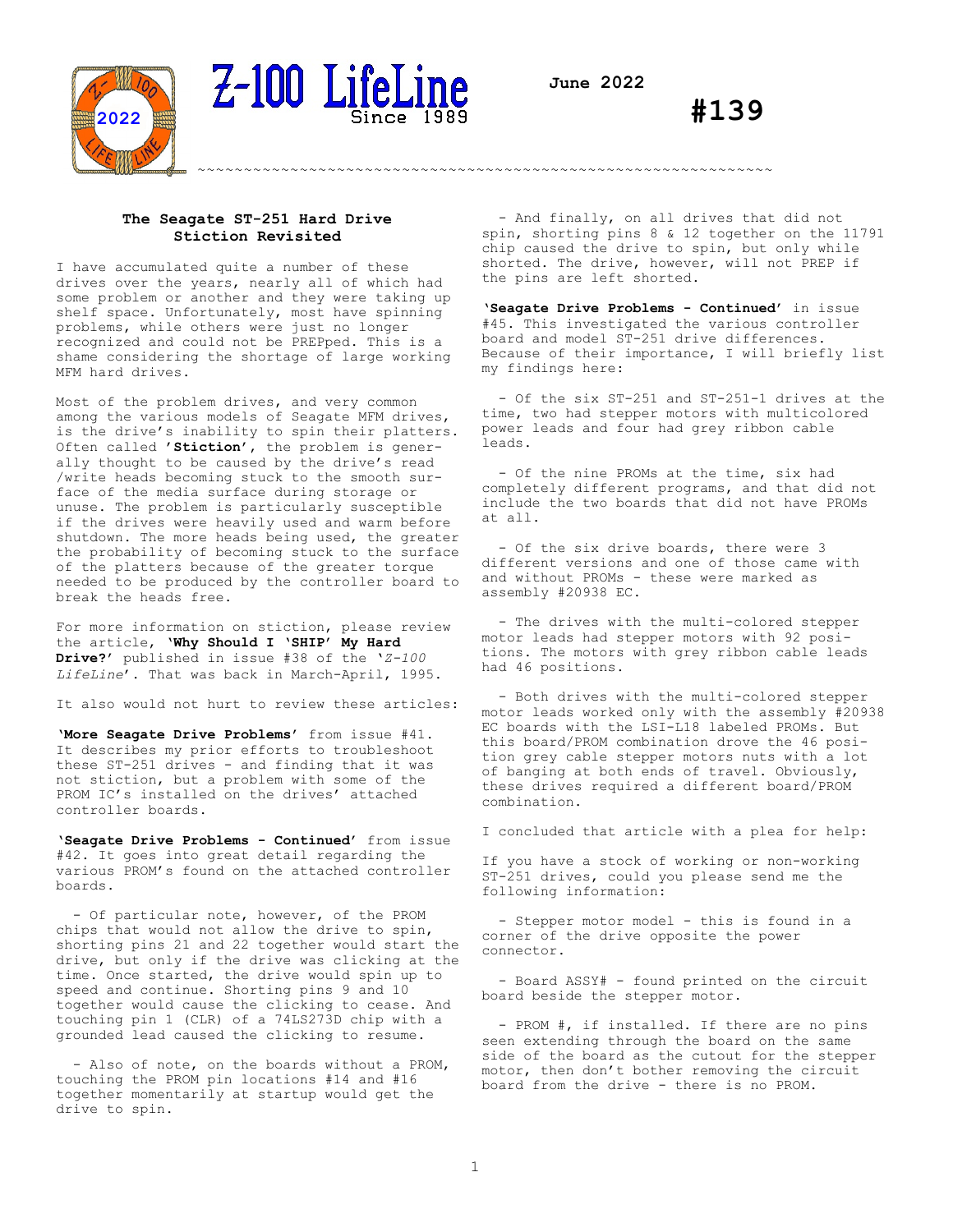One more article was written on the subject addressing an e-mail from a person familiar with repairing hard drives. Please review the article, '**Seagate Stiction E-mail**', from issue #87, published in May-June 2003.

In it, I discussed my theory about the stiction problem - and adding 47 µF capacitors to the +5vdc and +12vdc power connectors. The motor uses 12v power, but the read/write heads and circuitry use 5v power. While the capacitor on the 5v line may be obvious, adding the extra capacitance to the 12v line would improve read /write operations by smoothing any ripple in the speed of the spindle motor. Any fluctuation in that speed could change the spacing of data placed on the platters very slightly.

That concluded the series I published on the ST-251. Some of the controllers and drives that I could not get to work with anything I scraped. I have also lost track of some of the working board/drive combinations - I assume they are still working in a few of my computers somewhere.

I have found another ST-251 drive since then and I revisited this non-spinning drive issue. Obviously, these drive combinations had worked at some time in the past. Why are they no longer working?

This article documents what I had found during my troubleshooting of these ST-251 40Mb hard drives. I took a different tact though. This time, I dug around at the circuit level in an effort to determine if the drive or the controller board (PROM) was causing the problem.

Let me begin by listing the drives and the boards that I was working with. In addition to three drives that I still had sitting on the shelf, I had a new drive, with the same familiar complaint - no spin, but with the right board configuration; a grey stepper motor ribbon cable and a controller without a PROM installed.

As the new drive came with its original board one that should work with any of my existing drives, I felt it was imperative that I attempt to get this board to work.

The new ST-251 drive, #01755509 on the label, had the grey stepper motor leads, same as my other three drives. It used a board that I labeled as 'T', was labeled in copper trace: 'Seagate Technology, 251 - LSI FA control, ASSY 20938 EC', and had no PROM.

A working drive that I had on the shelf, #651000007844 on the label, had multi-colored stepper motor leads and used a board I had previously labeled as 'D'. The board was labeled in copper trace: 'Seagate Technology, Control ASSY 20629 REV, 94V-0, 8806'. The board was completely different and had a different PROM. As it worked, I would not be playing further with it.

An inoperative drive, #959708, had grey stepper motor leads, but back in March 2002, was found to work only with board 'W', another board without an PROM that has since disappeared presumably attached to another working drive somewhere.

An inoperative drive, #26962440, had grey stepper motor leads, presently without a board. According to notes, the drive had a board without an PROM chip, but did not spin due to what I had thought were shorted IRFD110 MOSFET chips. I trashed the board back in June 2012 because the drive spun with another ST-251 board, but had loud clunks and clicks from the stepper motor. I thought it would possibly work with the correct board, so placed it on the shelf. I should have kept the board.

Boards 'A' and 'B', labeled 'Seagate Technology Control, ASSY 20938 EC' in copper trace, and having the LSI L18 PROM installed, permitted any of the non-working drives above to spin, but with the clunks & clicks from the stepper motor (grey leads).

Board 'S' was exactly the same as 'A' and 'B', but had an F18I PROM installed, which did not allow any of the above drives to spin. Whether this was the original PROM, or the result of prior experimentation, I do not remember. It was missing parts and had traces cut to trace circuits for voltage and resistance checks.

I have managed a rough schematic of the pertinent circuit, Drawing 1, that enabled the drive motor to spin and is included as page 4. As the circuit boards do not use silkscreened part numbers, I tried to leave the pertinent parts in their relative positions to assist in location identification. For added clarity, I left out the wiring between parts, preferring to use circuit numbers to tie the various parts together. For example, C12 is one of the circuits connecting the motor connector, 11791 controller, MOSFET's and other parts together. As you can see, it is keyed to the 11791 pin numbers.

To help you troubleshoot your non-spinning Seagate ST-251 hard drive, I have tried to list expected resistances and voltages that you should be able to check. Please keep in mind that these are relevant only for the ASSY 20938 EC labeled circuit boards using the 11791 controller chip. The data should vary for different boards and PROMs. I also include data for boards with and without the PROM installed.

**Note:** I am using an old RCA VoltOhmyst tubedriven meter for these readings. Resistance checks will vary by the scale set. It is also constantly drifting, so please do not treat these readings as gospel. If you are within 10%, you are probably good.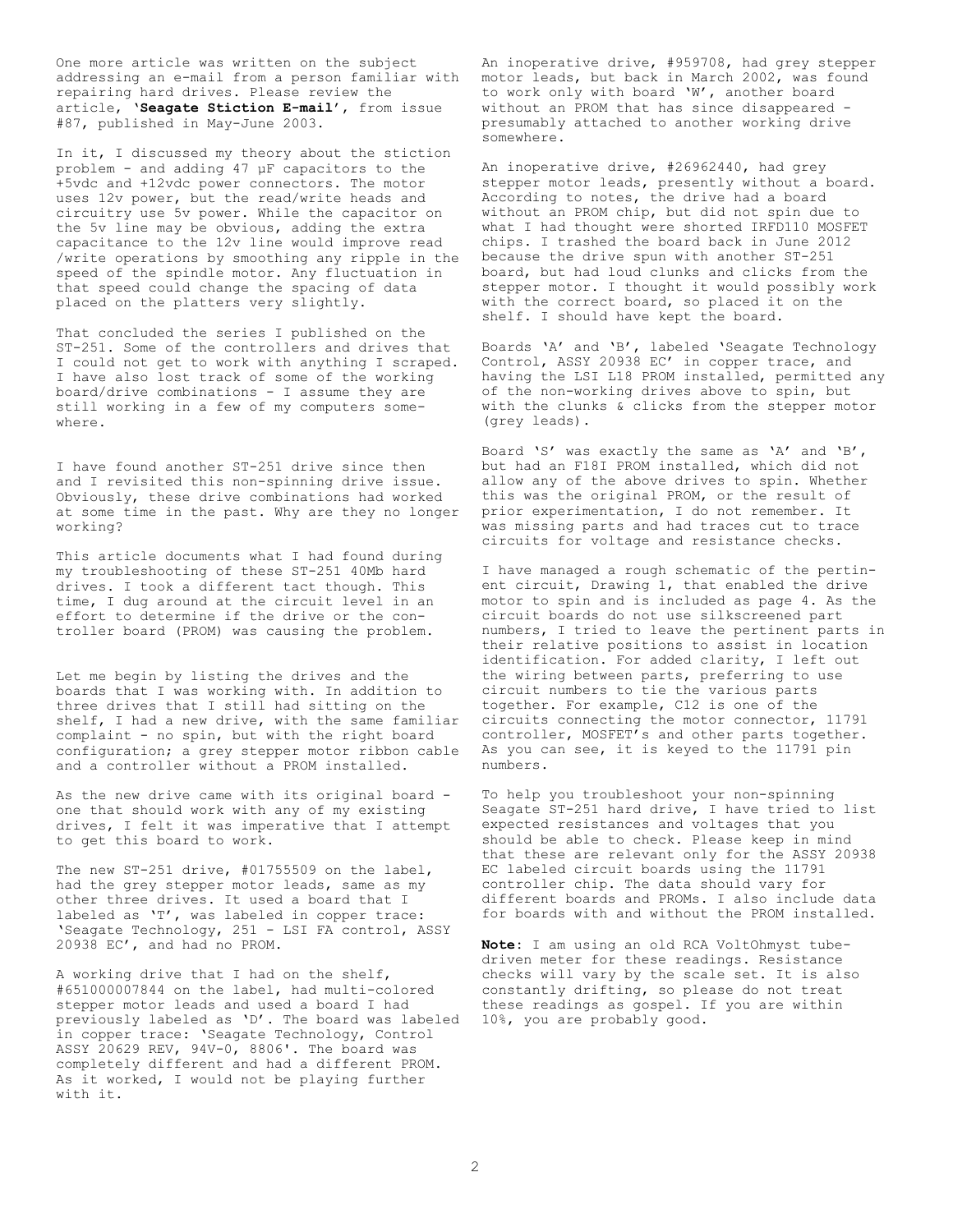## **Controller Board Resistance Checks**

#### **All Boards:**

- \* 11791 Controller IC installed
- \* IRFD110 MOSFET's installed
- \* No terminator resistor pack installed
- \* PROM LSI L18 installed
- \* For the following checks, there were no significant differences between boards, except at 11791 pins 11, 12, & 13, which may appear shorted to ground due to the MOSFET's being left turned on. More on this later.
- \* On boards 'A' and 'B', the drive spins, but the stepper motor clunks and bangs during initial seek checks.

## **11791 Forward Resistance Checks: Rx100 scale**

 (Ground lead to board ground) (Pin 1 has a square solder pad)

|   |                       |     | lein i nas a squale soluei pauj |    |            |
|---|-----------------------|-----|---------------------------------|----|------------|
|   | Pin: Ohms:            |     | <b>Pin: Ohms:</b>               |    | Pin: Ohms: |
|   | $1\,\mathrm{k}\Omega$ | 8   | $1\,\mathrm{k}\Omega$           | 15 | $5k\Omega$ |
| 2 |                       | q   | $1.2k\Omega$                    | 16 | $5k\Omega$ |
| 3 | $6.5k\Omega$          | 10  | $5k\Omega$                      | 17 | $5k\Omega$ |
| 4 | $980\Omega$           | 11  | $6k\Omega$                      | 18 | $5k\Omega$ |
| 5 | $210\Omega$           | 12. | 6kΩ                             | 19 | $5k\Omega$ |
| 6 | $980\Omega$           | 13  | 6kΩ                             | 20 | $5k\Omega$ |
|   |                       | 14  |                                 | 21 |            |
|   |                       |     |                                 |    |            |

#### **11791 Reverse Resistance Checks: Rx10 scale** (Blue lead to board ground)

|   |                            |                | letac form of ponta dright |        |                             |
|---|----------------------------|----------------|----------------------------|--------|-----------------------------|
|   | Pin: Ohms: Pin: Ohms:      |                |                            |        | Pin: Ohms:                  |
|   | $1 \quad 120 \quad \Omega$ | 8 <sup>1</sup> | $92\Omega$                 |        | $15 \quad 140 \quad \Omega$ |
| 2 | $\overline{0}$             | 9              | $128$ $\Omega$             |        | $16$ 140 $\Omega$           |
| 3 | $120 \Omega$               | 10             | 70 Q                       |        | $17140\Omega$               |
| 4 | $60\Omega$                 | 11             | 66 Ω                       |        | $18$ $120$ $\Omega$         |
| 5 | $45\Omega$                 | $12 -$         | 66 Ω                       |        | $19$ 130 $\Omega$           |
| 6 | $88\Omega$                 | 13             | 66 Ω                       |        | $20 \quad 133 \quad \Omega$ |
|   | $\Omega$                   | 14             | $\Omega$                   | $21 -$ | 0                           |

**Note:** The following resistance checks were taken at the PROM socket of each board. Again, there were no significant differences, except as noted separately. Resistances were measured with and without the PROM (both LSI L18 and F18I were both checked).

## **PROM Forward Resistance Checks: Rx100 scale**

(Ground lead to board ground)

|               |                                   | (Pin 1 has a square solder pad)     |     |                                 |          |
|---------------|-----------------------------------|-------------------------------------|-----|---------------------------------|----------|
|               |                                   | Pin: W/Prom: W/O: Pin: W/Prom: W/O: |     |                                 |          |
| 1             | $\infty$                          | $\infty$                            | 13  | $\infty$                        | $\infty$ |
| $\mathcal{L}$ | $\infty$                          | $\infty$                            | 14  | $\infty$                        | $\infty$ |
| 3             | $\infty$                          | $\infty$                            | 15  | $\infty$                        | $\infty$ |
| 4             | $\infty$                          | $\infty$                            | 16  | $\infty$                        | $\infty$ |
| 5             | $3.8k$ $\Omega$ $3.8k$ $\Omega$   |                                     | 17  | $\infty$                        | $\infty$ |
| 6             | $4k\Omega$                        | $4.1k$ $\Omega$                     | 18  | $\Omega$                        | 0        |
| 7             | $4.4k\Omega$ $4.5k\Omega$         |                                     | 19  | $\infty$                        | $\infty$ |
| 8             | 5.1 $k$ $\Omega$ 5.1 $k$ $\Omega$ |                                     | 20  | $1.8k$ $\Omega$ $1.6k$ $\Omega$ |          |
| 9             | $\infty$                          | $\infty$                            | 21  | $\infty$                        | $\infty$ |
| 10            | $\infty$                          | $\infty$                            | 22  | $\infty$                        | $\infty$ |
| 11            | $\infty$                          | $\infty$                            | 23  | $\infty$                        | $\infty$ |
| 12.           | Λ                                 | 0                                   | 2.4 | 220<br>Ω                        | 240      |

**Note:** When comparing forward resistances at the PROM socket while comparing board 'B', which required a PROM, with Board 'T' which had no PROM, there were no significant differences.

#### **PROM Reverse Resistance Checks: Rx10 scale** (Blue lead to board ground)

|   |  |                                                                                                                              |  |                                                                                             |                                 |    | 68 Q                                                                                                                                                            |                                                 |
|---|--|------------------------------------------------------------------------------------------------------------------------------|--|---------------------------------------------------------------------------------------------|---------------------------------|----|-----------------------------------------------------------------------------------------------------------------------------------------------------------------|-------------------------------------------------|
|   |  |                                                                                                                              |  | 14                                                                                          |                                 |    | 68 Ω                                                                                                                                                            |                                                 |
|   |  |                                                                                                                              |  |                                                                                             |                                 |    | 68 Q                                                                                                                                                            |                                                 |
|   |  |                                                                                                                              |  | 16                                                                                          |                                 |    | 68 Q                                                                                                                                                            |                                                 |
|   |  |                                                                                                                              |  | 17                                                                                          |                                 |    | 68 Ω                                                                                                                                                            |                                                 |
|   |  |                                                                                                                              |  | 18                                                                                          | 0                               |    | 0                                                                                                                                                               |                                                 |
|   |  |                                                                                                                              |  | 19                                                                                          |                                 |    | $102 \Omega$                                                                                                                                                    |                                                 |
|   |  |                                                                                                                              |  | 20                                                                                          |                                 |    | $102 \Omega$                                                                                                                                                    |                                                 |
|   |  |                                                                                                                              |  | 21                                                                                          |                                 |    | $102 \Omega$                                                                                                                                                    |                                                 |
|   |  |                                                                                                                              |  | 22                                                                                          |                                 |    | $102 \Omega$                                                                                                                                                    |                                                 |
|   |  |                                                                                                                              |  | 23                                                                                          |                                 |    | $102 \Omega$                                                                                                                                                    |                                                 |
| 0 |  | 0                                                                                                                            |  | 2.4                                                                                         |                                 |    | 50 $\Omega$                                                                                                                                                     |                                                 |
|   |  | $102 \Omega$<br>$102 \Omega$<br>$102 \Omega$<br>$102 \Omega$<br>$270 \Omega$<br>67 Ω<br>67 Q<br>65 Ω<br>65 Ω<br>65 Ω<br>65 Q |  | $102 \Omega$<br>$102 \Omega$<br>$330\Omega$<br>68 Ω<br>68 Ω<br>68 Ω<br>68 Ω<br>68 Ω<br>68 Q | $102 \Omega$ 13<br>$102 \Omega$ | 15 | Intue read to board ground,<br>65 Ω<br>65 Ω<br>65 Q<br>65 Q<br>65 Ω<br>$102 \Omega$<br>$83\Omega$<br>$102 \Omega$<br>$102 \Omega$<br>$102 \Omega$<br>$48\Omega$ | Pin: $W/$ Prom: $W/O$ : Pin: $W/$ PROM: $W/O$ : |

**Note:** When comparing reverse resistances at the PROM socket between board 'B' which required a PROM, but which is removed, with Board 'T' which had no PROM, there were significant differences because a support chip, LS373, was also not installed on board 'T'. The results follow:

#### **PROM Reverse Resistance Checks: Rx10 scale**

(Blue lead to board ground)

|      |                 |          |          |          |      |              | (Pin 1 has a square solder pad) |          |          |
|------|-----------------|----------|----------|----------|------|--------------|---------------------------------|----------|----------|
| Pin: | $\mathbf{B}'$ : |          | `T' :    |          | Pin: | $'B'$ :      |                                 | `T' :    |          |
| 1    | $102 \Omega$    |          | $\infty$ |          | 13   | 68           | $\Omega$                        | 95 Q     |          |
| 2    | $102 \Omega$    |          | $\infty$ |          | 14   | 68           | $\Omega$                        | 98       | $\Omega$ |
| 3    | $102 \Omega$    |          | $\infty$ |          | 15   | 68           | Ω                               | 98       | Ω        |
| 4    | $102 \Omega$    |          | $\infty$ |          | 16   | 68           | $\Omega$                        | 98       | Ω        |
| 5    | $330\Omega$     |          | 320      | Ω        | 17   | 68 Ω         |                                 | 98       | - 0      |
| 6    | 68 Ω            |          | 74       | $\Omega$ | 18   | 0            |                                 | 0        |          |
| 7    | 68 Q            |          | 74       | $\Omega$ | 19   | $102 \Omega$ |                                 | $\infty$ |          |
| 8    | 68              | Ω        | 74       | Ω        | 20   | $102 \Omega$ |                                 | 94       | - 0      |
| 9    | 68              | Ω        | 100      | $\Omega$ | 21   | $102 \Omega$ |                                 | $\infty$ |          |
| 10   | 68              | Ω        | 95       | Ω        | 22   | $102 \Omega$ |                                 | $\infty$ |          |
| 11   | 68              | $\Omega$ | 99       | Ω        | 23   | $102 \Omega$ |                                 | $\infty$ |          |
| 12   | Ω               |          | 0        |          | 2.4  | 50           | Ω                               | 48       | Ω        |

Finally, I also checked the pin resistances of the 11791 controller integrated circuits that I had removed from several boards in the past for comparison purposes.

**Note:** With the IC placed on its front with pins towards you, Pin 1 is the right-most pin. Remember, these are out-of-circuit resistances.

### **11791 Forward Resistance Checks: Rx100 scale**

|                |                       |     | (Ground lead to chip ground)     |     |               |
|----------------|-----------------------|-----|----------------------------------|-----|---------------|
|                |                       |     | Pin: Ohms: Pin: Ohms: Pin: Ohms: |     |               |
| 1              | $1\,\mathrm{k}\Omega$ | 8   | 3 kΩ                             |     | $15$ 5.5 kΩ   |
| $\mathfrak{D}$ | $30\Omega$            | 9   | $\infty$                         |     | $16$ 5.5 kΩ   |
| 3              | 7 kΩ                  | 10  | $20k\Omega$                      | 17  | 5.5 $k\Omega$ |
| 4              | $1.8k\Omega$          | 11  | $8 \, \mathrm{k} \Omega$         | 18  | $5.5k\Omega$  |
| 5              | $4\,\mathrm{k}\Omega$ | 12. | 8kQ                              | 19  | $5.5k\Omega$  |
| 6              | $5k\Omega$            | 1.3 | $8k\Omega$                       | 20  | 5.5 $k\Omega$ |
| 7              | 7 k.Q                 | 14  | $\left( \right)$                 | 2.1 | $40\Omega$    |
|                |                       |     |                                  |     |               |

#### **11791 Reverse Resistance Checks: Rx10 scale** (Blue lead to chip ground)

|              |                 |                                |                | I The Tead to chip dround, |                                               |
|--------------|-----------------|--------------------------------|----------------|----------------------------|-----------------------------------------------|
|              |                 |                                |                |                            | Pin: Ohms: Pin: Ohms: Pin: Ohms:              |
| $\mathbf{1}$ |                 |                                |                |                            | $260 \Omega$ 8 $400 \Omega$ 15 $240 \Omega$   |
|              |                 |                                |                |                            | 2 260 $\Omega$ 9 400 $\Omega$ 16 240 $\Omega$ |
|              |                 | 3 $250 \Omega$ 10 170 $\Omega$ |                |                            | $17240\Omega$                                 |
| 4            | $180 \Omega$ 11 |                                | 75 Ω           | 18                         | $230 \Omega$                                  |
| 5            |                 | 350 $\Omega$ 12 75 $\Omega$    |                | 19                         | $235 \Omega$                                  |
| 6            |                 | $350 \Omega$ 13 75 $\Omega$    |                | $20 -$                     | $235 \Omega$                                  |
| 7            | 400 Q           | 14                             | $\overline{0}$ | $21 -$                     |                                               |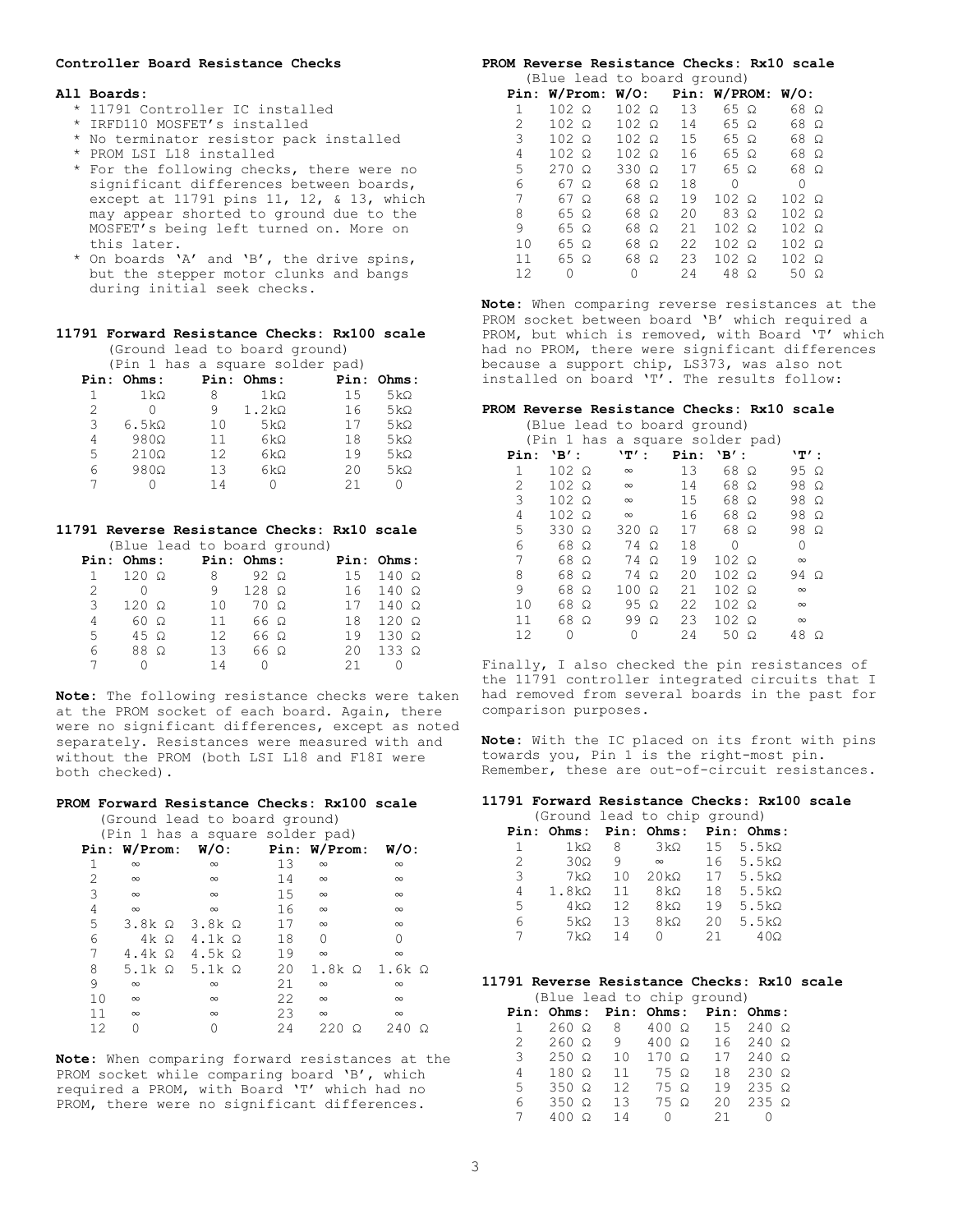**Note:** These reverse resistances varied greatly between chips, as much as 200 ohms from the average, especially with the two 11791-002 chips. So, for the 11791 chips, I give an average. Is higher or lower better? I do not know.

## **Controller Board Voltage Checks**

Finally, I did some DC voltage checks. These were taken a various points in the circuit of Drawing 1 and measured from board ground. The voltages on the drawing are those of a working drive. But, as we are mostly interested in the motor connector, I will list them separately here.

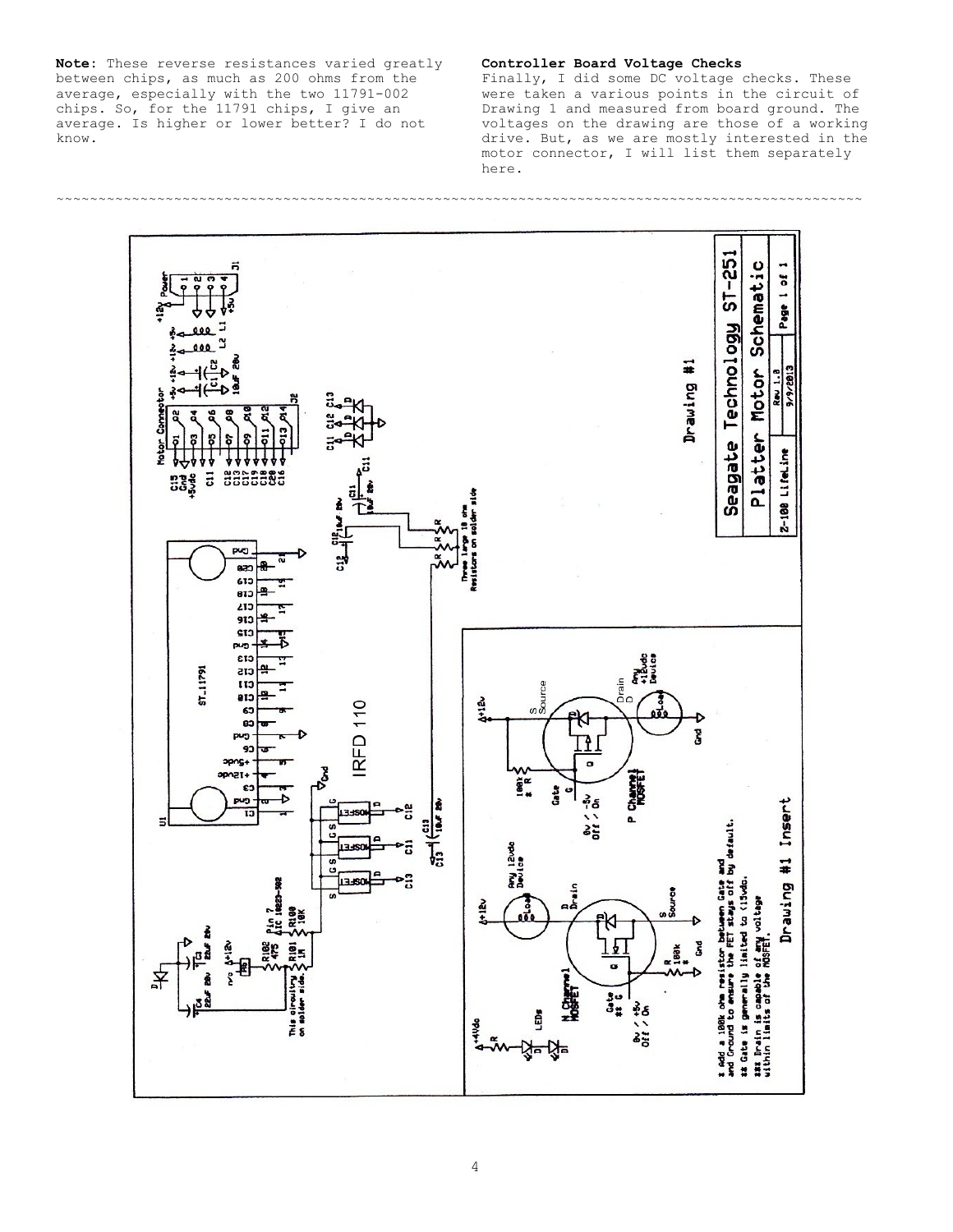**Motor Connector DC Voltages** Pin: Pin:<br>0 1 2 0  $\begin{array}{ccccccccc} +2.5{\rm v} & \qquad & 0 & 1 & \qquad & 2 & 0 & 0 \\ +5{\rm v} & \qquad & 0 & 3 & \qquad & 4 & 0 & \qquad & +7-8{\rm v} \\ +7-8{\rm v} & \qquad & 0 & 5 & \qquad & 6 & \times & \qquad & 0 & ({\rm n}/ \end{array}$  $+5v$  0 3<br> $+7-8v$  0 5  $+7-8v$  0 5 6 x 0 (n/c)<br> $+7-8v$  0 7 8 0 +7-8v  $+7-8v$  0 7 8 0  $+7-8v$ <br> $+2.5v$  0 9 10 0  $+2.5v$ +2.5v 0 9 10 0 +2.5v 0 11 12 0 +2.5v  $0$  13 14 0 0

On those boards that do not spin the drive, pins 3, 4, 11, & 13 measure about .6 volts!

I also checked the MOSFET voltages, as these tended to show direct shorts from the Drain to the Source (ground) during the resistance checks.

| MOSFET Voltages                                 |            |  |  |
|-------------------------------------------------|------------|--|--|
| Source (ground)                                 |            |  |  |
| Gate                                            | 0.15v      |  |  |
| Drain                                           | $+7.7$ vdc |  |  |
| The drain voltages would be $0.55-0.72v$ on the |            |  |  |

non-working boards.

I have also tabulated the data by pin-out on the 11791 controller for the spinning versus nonspinning drives so you can see the differences:

| Circ/          | Non-      | Circ/     | Non-     |       |           |
|----------------|-----------|-----------|----------|-------|-----------|
| $Pin#$ :       | Spin:     | Spin:     | $Pin#$ : | Spin: | Spin:     |
| C1             | 1.2v      | 1.25v     | C11      | 7.8v  | $<$ 4 $<$ |
| C <sub>2</sub> | Gnd       | Gnd       | C12      | 7.8v  | $<4$ v    |
| C <sub>3</sub> | 3.6v      | $\Omega$  | C13      | 7.8v  | 44v       |
| C <sub>4</sub> | $+12$ vdc | $+12$ vdc | C14      | Gnd   | Gnd       |
| C <sub>5</sub> | $+5$ vdc  | $+5$ vdc  | C15      | 2.5v  | 2.5v      |
| C <sub>6</sub> | 1.8v      | 1.8v      | C16      | 2.5v  | 2.5v      |
| C <sub>7</sub> | Gnd       | Gnd       | C17      | 2.5v  | 2.5v      |
| C8             | 3.8v      | 0.2v      | C18      | 2.5v  | 2.5v      |
| C <sub>9</sub> | 1.0v      | 0.2v      | C19      | 2.5v  | 2.5v      |
| C10            | 12.5v     | 12.5v     | C20      | 2.5v  | 2.5v      |
|                |           |           | C21      | Gnd   | Gnd       |

As the PROM 2732 is also a significant part of this mystery, I have added the pinout connections below. There may be additional connections that I did not detect. The pins are identified as P1 through P24 and the pin numbers of connecting IC's are in parentheses (). Also shown is the voltage to ground if a PROM is installed and the drive is spinning:

|     | Pin#: Connections:   | Voltage:                                       |  |
|-----|----------------------|------------------------------------------------|--|
|     | P1 LS373 (12)        | 3.7v                                           |  |
| P2  | LS373 (16)           | 3.7v                                           |  |
|     | P3 LS373 (15)        | 3.7v                                           |  |
|     | P4 LS373 (19)        | 3.7v                                           |  |
|     | P5 IC 10219 (8) 4.9v |                                                |  |
|     | P6 IC 10219 (7)      | 4.9v                                           |  |
|     | P7 IC 10219 (6) 4.9v |                                                |  |
|     | P8 IC 10219 (5) 4.9v |                                                |  |
|     |                      | P9 IC 10219 (20), LS273 (18), LS373 (18) 3.7v  |  |
|     |                      | P10 IC 10219 (19), LS273 (14), LS373 (14) 3.7v |  |
| P11 |                      | IC 10219 (18), LS273 (17), LS373 (17) 3.7v     |  |
|     | P12 Ground           | 0.0v                                           |  |
|     |                      | P13 IC 10219 (17), LS273 (13), LS373 (13) 3.7v |  |
|     |                      | P14 IC 10219 (16), LS273 (3), LS373 (3) 3.7v   |  |
|     |                      | P15 IC 10219 (15), LS273 (8), LS373 (8) 3.7v   |  |
|     |                      | P16 IC 10219 (14), LS273 (7), LS373 (7) 3.7v   |  |
|     |                      | P17 IC 10219 (13), LS273 (4), LS373 (4) 3.7v   |  |
|     | P18 Ground           | 0.0v                                           |  |
|     | P19 LS373 (6)        | 3.7v                                           |  |
|     | P20 74F10 (8)        | 4.4v                                           |  |
|     | P21 LS373 (5)        | 3.7v                                           |  |
|     | P22 LS373 (9)        | 3.7v                                           |  |
|     | P23 LS373 (2)        | 3.7v                                           |  |
| P24 | Vcc, +5Vdc           | 5.0v                                           |  |

**Note:** On boards without a PROM installed, the integrated circuit 74LS373 is also missing. Nevertheless, I also tried board 'T' on the same drive, which did not spin. The differences in voltages were considerable. I did not include them in the table because the drive was not spinning, so it was not a normal condition. The voltages are summarized here:

 - Pins 1, 2, 3, 4, 19, 21, 22, 23: As the 74LS373 was missing, any connections to only that IC all had zero volts; consider as normal.

 - Pins 9, 10, 11, 13, 14, 15, 16, 17: All measured 1.8v which may be caused by the missing 74LS373.

- All other pins were as expected.

Finally, I did not complete the testing. I was going to recheck the results of shorting various pins on the PROM and 11791 Controller chip that I had listed back on page 1 next, see if all the voltages reflected the drive beginning to spin, and see if I could find some explanation.

 - Of particular note, however, of the PROM chips that would not allow the drive to spin, shorting pins 21 and 22 together would start the drive, but only if the drive was clicking at the time. Once started, the drive would spin up to speed and continue. Shorting pins 9 and 10 together would cause the clicking to cease. And touching pin 1 (CLR) of a 74LS273D chip with a grounded lead caused the clicking to resume.

 - Also of note, on the boards without a PROM, touching the PROM pin locations #14 and #16 together momentarily at startup would get the drive to spin.

 - Finally, on all drives that did not spin, shorting pins 8 & 12 together on the 11791 chip caused the drive to spin, but only while shorted. The drive, however, would not PREP if the pins are left shorted.

## **The MOSFETs**

All of my controller boards used IRFD110 Nchannel MOSFET's to control the motor spinning.

As I mentioned earlier, back in June 2012 while I was troubleshooting these boards, the extremely low drain voltages on the non-working boards caused great speculation on my part and I jumped on these as the problem. On one board I would measure the resistance from the drain to ground and find each of them (there are three) shorted out both ways! However, upon removal of the first, it would then test fine. Removal of the second, did the same. And finally, removal of the third also did the same! If you were to reinstall them, they would now seem fine - no shorts!

I ended up trashing a controller board after puzzling over this for some time.

Well, this time I researched MOSFET's on the web and found the following. To help understand the